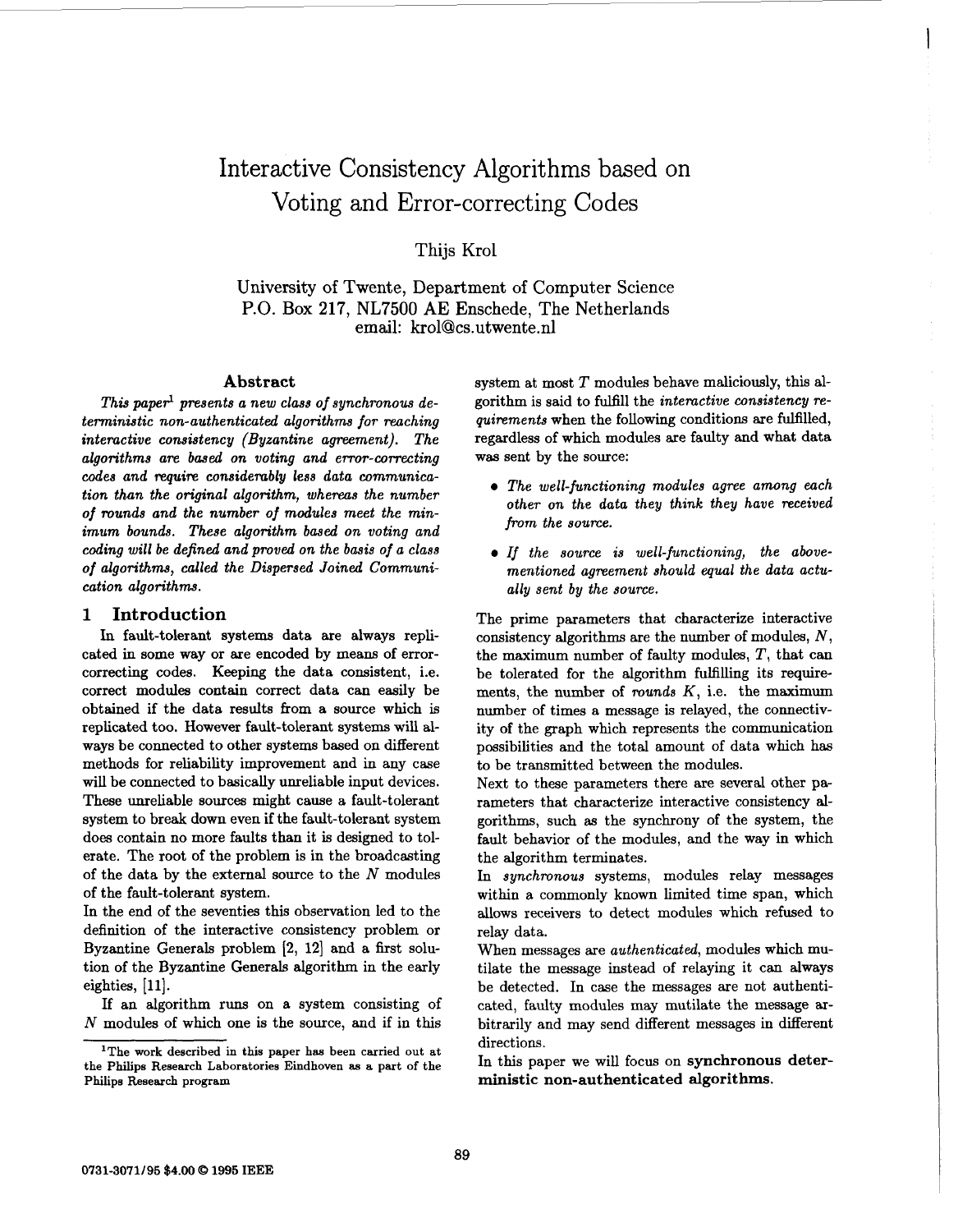Synchronous deterministic non-authenticated algorithms for reaching interactive consistency can only exist if  $N \geq 3T + 1$ , [11] and  $K \geq T + 1$ , [6, 5]. The connectivity of the graph which represents the communication possibilities should be at least  $2T + 1$ . Existing algorithms are the Pease-algorithm **[ll]** which requires  $\mathcal{O}(N^T)$  messages to be transmitted and the Dolev-algorithm [4] which requires  $\mathcal{O}(N \cdot T + T^3 \log T)$ messages but  $2T + 3$  rounds.

Synchronous deterministic authenticated algorithms have to satisfy  $N \geq T + 1$ ,  $K \geq T + 1$  and graph connectivity  $T + 1$ . A complete overview of the existing interactive consistency algorithms is presented in  $[1]$ .

In the following we will present a class of synchronous deterministic algorithms which solves the interactive consistency problem for all values  $N \geq 3T+1$ and  $K \geq T + 1$ . The algorithms in this class have similarities with the algorithm which we will call the Pease-algorithm presented in **[ll, 31** and with *(N, K)*  concept fault-tolerance, **19, 8, 71.** The Pease algorithm is a member of this class. The amount of messages which needs to be transmitted between the modules is reduced considerably by reducing the number of directions in which a message is forwarded and by replacing the broadcast functions by the encoder functions of error-correcting codes and simultaneously replacing the voting function in the decision-making process by the decoder functions of the error-correcting codes applied in the broadcast process.

This new class of Interactive Consistency algorithms which is based on voting and error-correcting codes will be derived from a new class of algorithms which we will call Dispersed Joined Communication (DJC) algorithms, cf. figure **1.** The latter class of algorithms satisfies more liberal properties than those which are required for the Interactive Consistency (IAC) algorithms.

## **2 The Dispersed Joined Communication Algorithms**

### **2.1 Introduction**

In this section we will define a class of algorithms which will be called Dispersed Joined Communication (DJC) algorithms. These aim to transmit a message from a single source module to all modules in the system in the presence of a number of maliciously behaving modules.

A Dispersed Joined Communication algorithm satisfies the following properties:

**1.** If the source and destination are both functioning correctly, then the decision calculated by the

decision-making process in the destination equals the original message in the source.

**2.** For any two destinations which are both functioning correctly it holds that if the results calculated in these destinations are unequal, then the number of maliciously behaving modules in the system is at least *K.* 

These requirements are similar to the interactive consistency requirements mentioned above, except that inconsistency may occur if the number of faulty mod**ules** in the system exceeds the number of rounds.



Figure **1: The classes of algorithms discussed in this paper.** 

A DJC algorithm prescribes the way in which the message is forwarded through the network from the source to the other modules, the way in which the messages are modified by the modules, and the way in which the final result is calculated in the destinations. DJC algorithms are based on the following ideas:

In order to be able to tolerate modules which behave maliciously, the communication between the source and the destinations is *dispersed,* i.e. the message which needs to be transmitted is sent possibly in differently modified versions, via different paths from the source to the destinations.

This means that the message is encoded by means of an error-correcting code and each symbol of the codeword is transmitted via a different path to the destination. So let a source module be identified by *a* and let two particular destinations be identified by *d* and *e* respectively. Furthermore the system contains modules  $b_0, b_1, \ldots, b_{n-1}$ . The message  $m(a)$  in the source *a* is encoded into n symbols and these symbols are sent via the paths  $(a, b_0, d), (a, b_1, d), \ldots, (a, b_{n-1}, d)$  to the destination  $d$  and similarly via the paths  $(a, b_0, e)$ ,  $(a, b_1, e), \ldots, (a, b_{n-1}, e)$  to the destination e. So the message is *dispersed* but the fist step of communication from *a* to *d* and from *a* to *e* is *joined.* The set  ${b_0, b_1, \ldots, b_{n-1}}$  of modules to which *a* sends its message, is called the next-set  $B(a)$  of module  $a$ . Modification of the original message  $m(a)$  is implemented by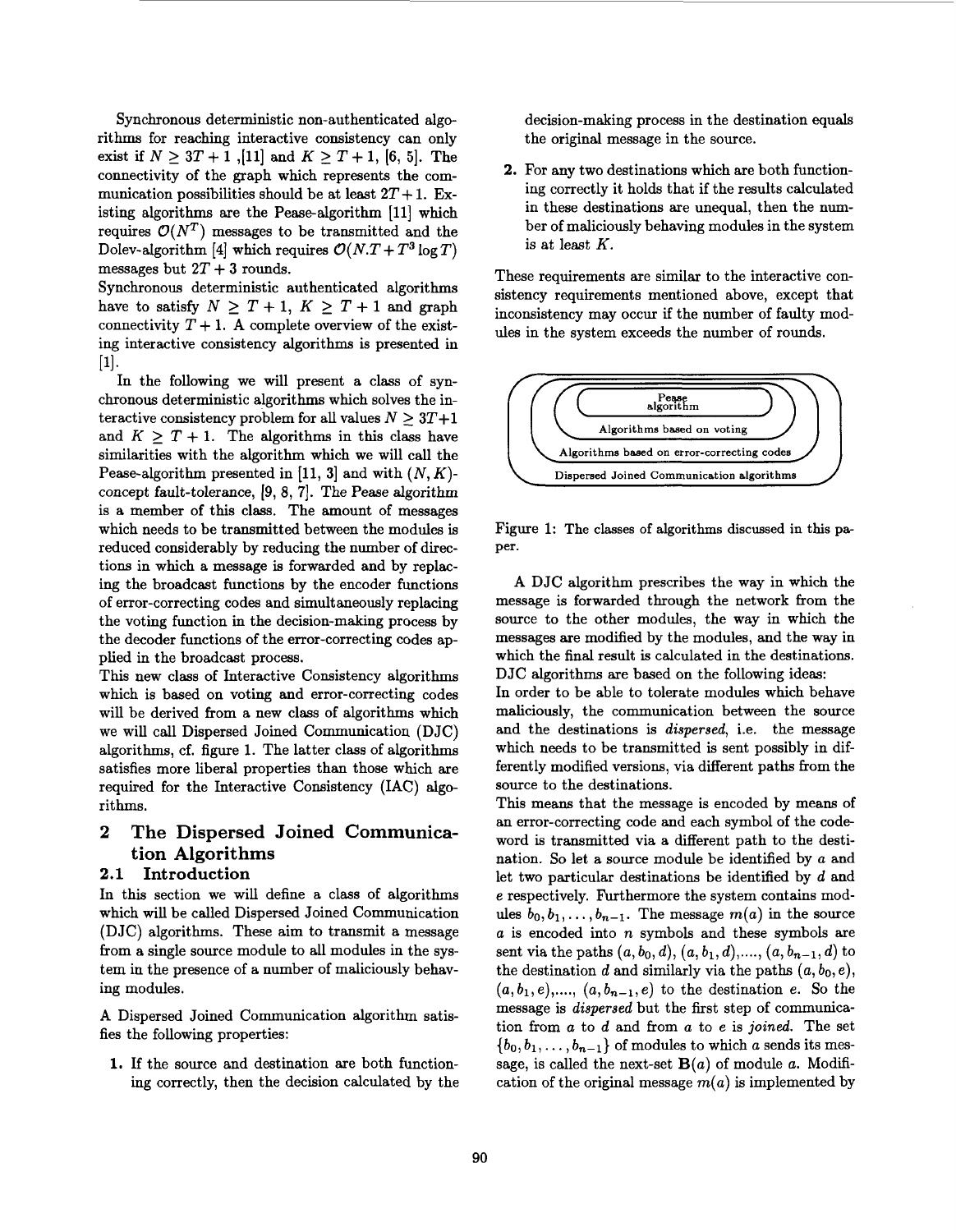encoding the message by means of a T-symbol-errorcorrecting code, for instance a Reed-Solomon code [10]. Let the encoding function performed in module *a* be represented by *Y,* then the message (symbol)  $m(a, b_i)$  which is sent from the source to module *b*. and which is received by *bi* is denoted by

$$
m(a, b_i) = \mathcal{Y}(b_i)(m(a)) \tag{1}
$$

in which  $y(b_i)$  is called the partial encoder function of the encoder function *Y* which delivers the symbol which has to be sent to module *bi.* 

The modules *bi* relay the received messages unchanged to the destinations *d* and *e,* provided the modules *bi*  are functioning correctly. So if *a, bi* and *d* are functioning correctly, the message  $m(a, b_i, d)$  received by  $d$ via  $b_i$  from  $a$  is described by

$$
m(a, b_i, d) = \mathcal{Y}(b_i)(m(a)) \text{ for all } i \in \mathbf{B}(a) \quad (2)
$$

and similarly if *a, bi* an *e* are functioning correctly

$$
m(a, b_i, e) = \mathcal{Y}(b_i)(m(a)) \text{ for all } i \in \mathbf{B}(a) \qquad (3)
$$

*So* the destination *d* and *e* both receive the n symbols of the T-symbol-error-correcting codeword.

In module *d* the decoder function  $\mathcal{Y}^{(-1)}$  of the Tsymbol-error-correcting code is applied on the received messages  $m(a, b_i, d)$  with  $b_i \in B(a)$ . The result of this decoding (and error-correction) function is denoted by  $dec((a), d)$ , i.e. the decision taken in d about what a has sent.

The same is done in module  $e$  resulting in  $dec((a), e)$ . From the preceding description and the properties of the symbol-error-correcting code we observe:

*<sup>0</sup>*If the number of faulty modules in the system is less than or equal to T and the source module *a*  and a destination dare both functioning correctly then the result  $dec((a), d)$  calculated in module  $d$ *equals* the original message *m(a)* in the source.

Assume that the number of faulty modules in the system is T or less and that two destinations *d* and *e* are functioning correctly, then from the preceding observation we find that if module *a* is functioning correctly then for the decisions calculated in the modules *d* and *e* holds:

$$
m(a) = dec((a), d) = dec((a), e)
$$
 (4)

And thus  $dec((a), d) \neq dec((a), e)$  implies that module *a* is faulty.

If a module  $b_i$  is functioning correctly it relays identical symbols to the modules  $d$  and  $e$ . So if  $b_i$  is functioning correctly then  $m(a, b_i, d) = m(a, b_i, e)$ . In the destinations *d* and *e* the **same** decoder function  $\mathcal{Y}^{(-1)}$  is applied on the received messages  $m(a, b_i, d)$ and  $m(a, b_i, e)$  with  $b_i \in B(a)$  and thus if all modules  $b_i$  are functioning correctly, it must hold that the decisions calculated in *d* and *e* are equal. Hence  $dec((a), d) = dec((a), e)$  regardless whether module *a* is functioning correctly or not. Consequently, if  $dec((a), d) \neq dec((a), e)$  then at least one module  $b_i$ must be faulty. This leads to the second observation

• If the number of faulty modules in the system is less than or equal to  $T$ , then for two destinations *d* and *e* which are both functioning correctly it holds that if the results  $dec((a), d)$  and  $dec((a), e)$ are unequal, both the source module and at least one intermediate module is faulty and thus the number of faulty modules in the system is at least two.

The DJC algorithms and the IAC algorithms derived from them, are based on a recursive implementation the preceding system model and its observations.

#### The construction of the Dispersed  $2.2$ **Joined Communication Algorithms**

Dispersed Joined Communication algorithms are defined on a set  $Ns$  of  $N$  fully interconnected modules of which no more than  $T$  are behaving maliciously. A particular DJC algorithm aims at sending a particular message from a particular *source module a* to all modules in  $N_s$ , by means of  $K$  rounds of information exchange, cf. figure 2.



Figure **2: A pictural representation of an algorithm in the**  class  $A(T, K, a, Ns)$ . Direct communication is indicated **by** -, **communication via other modules by o o** *0.* 

In general there will exist many DJC algorithms which have the same properties. Therefore we define classes

$$
\mathcal{A}(T, K, a, \mathbf{Ns}) \tag{5}
$$

of DJC algorithms.

These classes are only defined if

$$
K \ge 1 \quad \text{and} \quad a \in \mathbf{Ns} \quad \text{and} \quad |\mathbf{Ns}| \ge K + 1 \qquad (6)
$$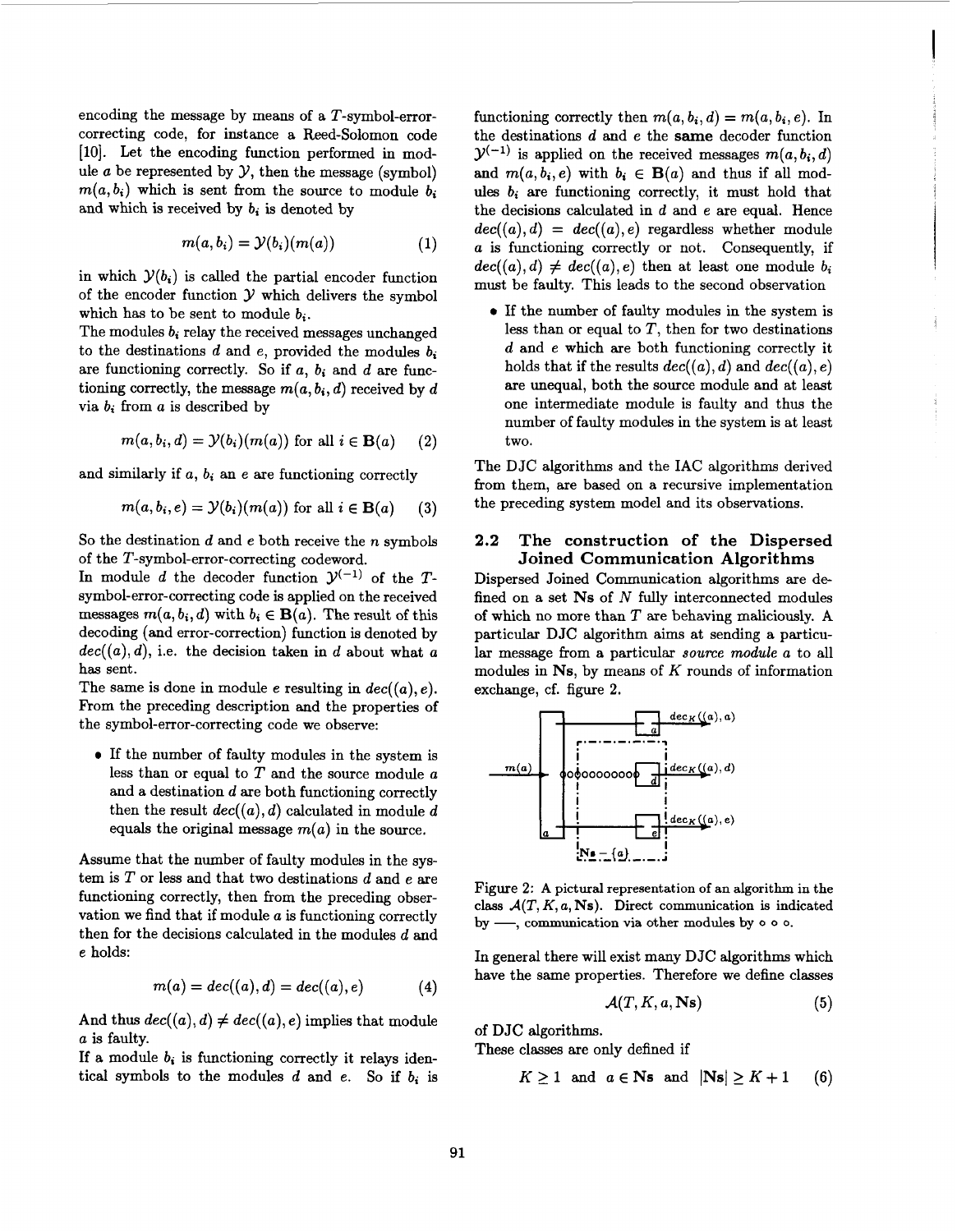The first two requirements are obvious, the last  $|Ns| \ge$  $K + 1$  is added in order to exclude some pathological classes. If the constraints in *(6)* are not satisfied the class  $\mathcal{A}(T, K, a, \mathbf{Ns})$  is empty by definition.

**A** particular algorithm in a class  $\mathcal{A}(T, K, a, \mathbf{Ns})$  lays down in detail the way in which a message travels from the source *a* to the destinations via different parallel paths in *K* rounds of information exchange. Moreover the algorithm prescribes the way in which the messages are modified during their journey though the network and the way in which in each destination *d*  a decision is calculated starting from all data received by *d.* 

The original message in the source is denoted by

$$
m(\underline{\mathbf{s}},a) \quad \text{or by} \quad m(a) \tag{7}
$$

The prefix  $s$  to the source module identifier  $a$  is only used if we need to distinguish between different messages in the same module *a* and in that case denotes the path along which the message traveled to module *U.* 

If a message  $m(\underline{s},a)$  (or  $m(a)$ ) is sent to the modules in the set **Ns** by means of an algorithm from the class  $\mathcal{A}(T, K, a, \mathbf{Ns})$ , then the results calculated in the modules  $d$ , with  $d \in$  **Ns**, are denoted by

$$
dec_K((\underline{\mathbf{s}},a),d) \quad (\text{or by } dec_K((a),d) \qquad (8)
$$

The algorithms in the classes  $\mathcal{A}(T, K, a, \mathbf{Ns})$  will be defined recursively with respect to *K.* The basis of the recursion is the case  $K = 1$ .

**The construction of the algorithms in the class**   $\mathcal{A}(T,1,a,\mathbf{Ns})$ 

An algorithm in the class  $\mathcal{A}(T, 1, a, \mathbf{Ns})$  is based on only one round of information exchange and is only defined if  $a \in \mathbb{N}$ s and  $|\mathbb{N}s| \geq 2$ , cf. (6).



Figure **3: A** pictural representation of an algorithm in the class  $\mathcal{A}(T, 1, a, \mathbf{Ns}).$ 

The class  $\mathcal{A}(T, 1, a, \mathbf{Ns})$  contains the following algorithm:

During round 0, the source module *a* sends the original message *m(a)* directly and unchanged to all modules in **Ns** - *{a}.* Furthermore module *a* keeps a copy of the message  $m(a)$  itself in order to be used in the decision-making process. The messages received by the modules *d* in  $Ns - \{a\}$  from module *a* are denoted by *m(a,d),* cf. figure **3.** 

After round 0 the decision-making process is executed in which in each module *d*, with  $d \in (\mathbf{Ns} - \{a\})$ , the message *m(a,d)* received from *a* is taken **as** decision  $dec_1((a), d)$  and the decision  $dec_1((a), a)$  in module *a* will be equal to the stored message *m(a).* 

So the behavioral aspects of the algorithms in the class  $\mathcal{A}(T, 1, a, \mathbf{Ns})$  (starting from correctly function-

ing modules) are defined by:  
\n
$$
d \in (\mathbf{Ns} - \{a\}) \Longrightarrow m(a, d) = m(a)
$$
\n
$$
d \in (\mathbf{Ns} - \{a\}) \Longrightarrow dec_1((a), d) = m(a, d) \qquad (9)
$$
\n
$$
dec_1((a), a) = m(a)
$$

**The recursive construction of the algorithms in**  the class  $A(T, K, a, Ns)$  with  $K > 1$  by means of algorithms from the set of classes  $\mathcal{A}(T, K-1, b, \mathbf{Ns}-\{a\}).$ 

$$
\mathcal{A}(T,K-1,b,\mathbf{Ns}-\{a\}).
$$

The construction of the algorithms in the class  $\mathcal{A}(T, K, a, \mathbf{Ns})$  with  $K > 1$  consist of two part, viz. a *broadcast process* in which the message is transferred in *K* rounds  $0, \ldots, K-1$ , from the source to the destinations and in the meantime modified by the involved modules and a *decision making process* which is executed after round  $K - 1$  in each module of the system.



Figure **4:** The construction of an algorithm in the class  $\mathcal{A}(T, K, a, \mathbf{Ns}).$ 

The *broadcast process* is based on encoding the **orig**inal message  $m(a)$  in the source into symbols of a T-error-correcting code, thereafter transmitting during round 0 each symbol to a different module *b* in the *next-set*  $\mathbf{B}(a)$ ,  $b \in \mathbf{B}(a)$  and  $\mathbf{B}(a) \subset (\mathbf{Ns} - \{a\})$ , which forwards the received symbol during the rounds  $1 \cdots K-1$ , to the destinations in  $Ns-\lbrace a \rbrace$  by means of an algorithm from the class  $\mathcal{A}(T, K-1, b, \mathbf{Ns}-\{a\}).$ Furthermore  $m(a)$  is kept stored in  $a$  in order to be used later in the decision making process in *a,* cf. figure **4.**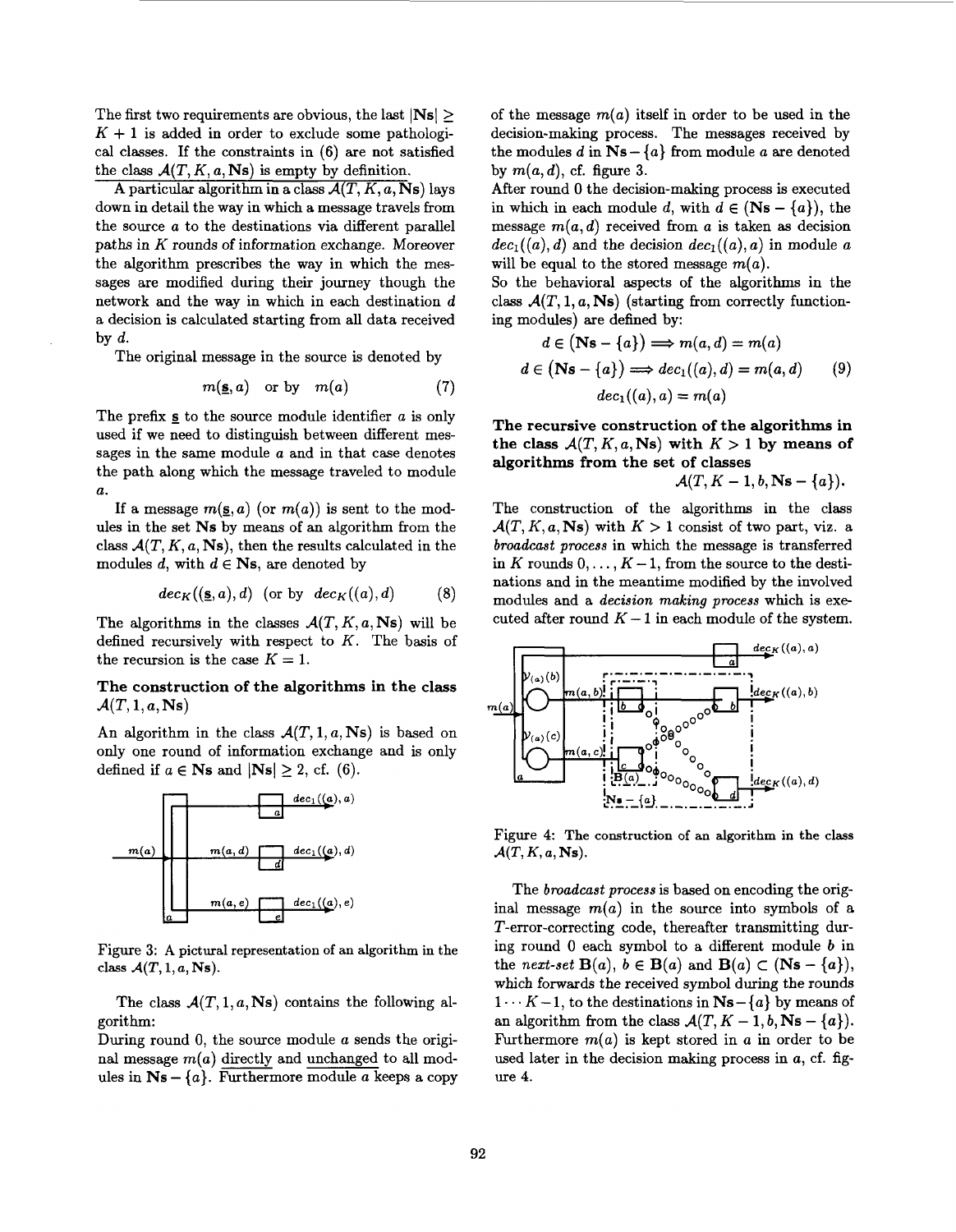The algorithms from the class  $\mathcal{A}(T, K-1, b, \mathbf{Ns}-\{a\})$ result in decisions  $dec_{K-1}((a, b), d)$ , i.e. the decision taken in *d* about what *b* received from a. The decision  $dec_K((a),d)$  in *d* about the message  $m(a)$  is calculated in each *d* by applying the decoder function of the error-correcting code on these symbols  $dec_{K-1}((a,b),d)$  with  $b \in \mathbf{B}(a)$ . In module a, the decision  $dec_K((a), a)$  gets directly the value of the stored message *m(a),* cf. figures **5** and 6.

Let  $\mathcal{Y}_{(a)}$  be the encoder function of some T-errorcorrecting code. The corresponding decoder function is denoted by  $y_{(a)}^{(-1)}$ , cf section 2.1. Let the original message be  $m(a)$  and the symbol which is sent to *b* be denoted by  $m(a, b)$ , then this symbol is related to  $m(a)$  by

$$
m(a,b) = \mathcal{Y}_{(a)}(b)(m(a)) \tag{10}
$$

in which the  $\mathcal{Y}_{(a)}(b)$  is called the partial encoder function which delivers the symbol which has to be sent to module *b.* 



Figure 5: The way in which the decision  $dec_K((a),d)$  in a module *d* with  $d \notin B(a)$  is obtained from the partially encoded messages sent by module  $a$  to the modules in  $B(a)$ .



Figure 6: The way in which the decision  $dec_K((a), d)$  in **a** module *d* with  $d \in \mathbf{B}(a)$  is obtained from the partially encoded messages sent by  $a$  to the modules in  $B(a)$ .

The behavioral aspects of the algorithms in the class

 $\mathcal{A}(T, K, a, \mathbf{Ns})$  can thus be summarized as follows:

$$
m(a, b) = \mathcal{Y}_{(a)}(b)(m(a)) \text{ for all } b \in \mathbf{B}(a)
$$
  

$$
dec_{K-1}((a, b), d) \text{ follows from } m(a, b)
$$
  
based on an algorithm from the class  

$$
\mathcal{A}(T, K-1, b, \mathbf{Ns} - \{a\})
$$

$$
d \neq a \Longrightarrow dec_K((a), d) = \mathcal{Y}_{(a)}^{(-1)}
$$
 applied on the values  $dec_{K-1}((a, b), d)$  with  $b \in \mathbf{B}(a)$   

$$
d = a \Longrightarrow dec_K((a), d) = m(a)
$$
 (11)

2.3 The existence of Dispersed Joined Communication Algorithms in the classes 
$$
\mathcal{A}(T, K, a, \mathbf{Ns})
$$

The next step is to investigate for which parameters DJC algorithms can be constructed or stated in a different way, for which parameters the classes  $\mathcal{A}(T, K, a, \mathbf{Ns})$  are non-empty.

**Theorem 1** *For any fully interconnected system consisting of*  $|Ns|$  *modules and*  $T > 1$ :

*the class of algorithms*  $A(T, 1, a, Ns)$  *is non-empty if and only if* 

$$
a \in \mathbf{Ns} \quad and \quad |\mathbf{Ns}| \ge 2
$$

and if  $K > 2$  the class of algorithms  $\mathcal{A}(T, K, a, \mathbf{Ns})$  is *non-empty if and only if* 

$$
a \in \mathbf{Ns} \quad and \quad |\mathbf{Ns}| \ge 2T + K
$$

*0* 

**Proof:** 

The first part of the theorem, i.e.  $(K = 1)$  trivially follows from the definition. In a fully interconnected system a message can always be sent directly from the source to the destination.

The second part  $(K \geq 2)$  will be proved by induction on K. The basis of the induction will be  $K = 2$ .

If  $K > 2$  then from the definition of the algorithms of the class  $\mathcal{A}(T, K, a, \mathbf{Ns})$  we recall that if any of the constraints  $T \geq 1$ ,  $a \in \mathbb{N}$ s,  $|\mathbb{N}$ s $| \geq K + 1$  is not satisfied, the class  $\mathcal{A}(T, K, a, \mathbf{Ns})$  is empty. Because  $T \geq 1$  and  $|\mathbf{Ns}| \geq 2T + K$  implies  $|\mathbf{Ns}| \geq K + 1$ , we will only have to prove that class  $\mathcal{A}(T, K, a, \mathbf{Ns})$  is non-empty if and only if  $|Ns| > 2T + K$ 

Let

$$
T \ge 1 \text{ and } K \ge 2 \text{ and } a \in \mathbf{Ns} \tag{12}
$$

The construction of algorithms is possible if **and** only if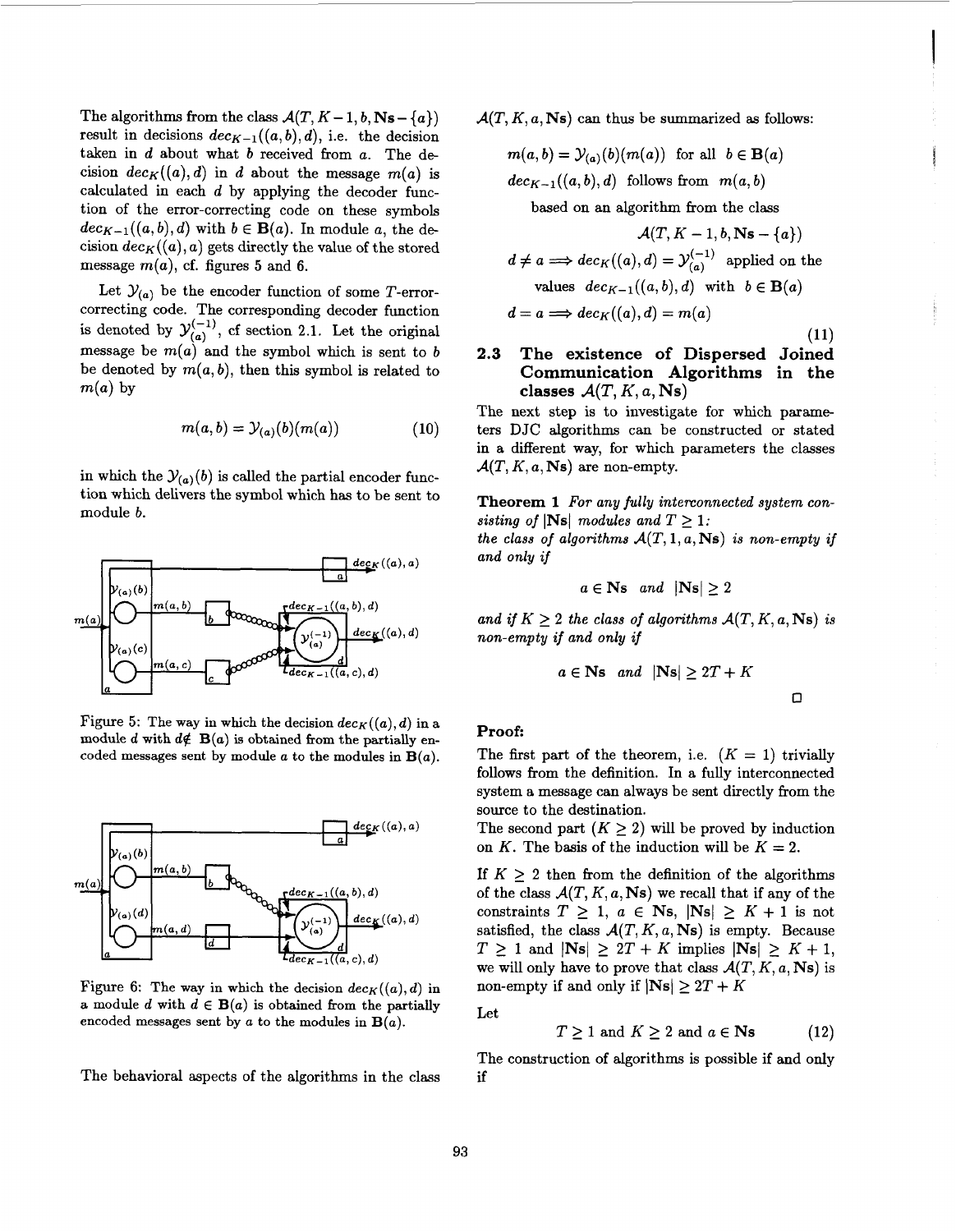- **1. A** T-error-correcting code exists of which the code words consist of  $|\mathbf{B}(a)|$  symbols.
- 2. A next-set **B**(a) can be found such that **B**(a)  $\subset$  $Ns - \{a\}.$
- **3.** The classes  $\mathcal{A}(T, K-1, b, \mathbf{Ns} \{a\})$  of DJC algorithms with  $b \in \mathbf{B}(a)$  are all non-empty.

The first requirement can always be fulfilled if  $|\mathbf{B}(a)| \geq 2T + 1$ , [10]. Hence, the second requirement can be satisfied if and only if

$$
|\mathbf{Ns}| \ge 2T + 2\tag{13}
$$

The third requirement is fulfilled only if the general constraints of the classes  $\mathcal{A}(T, K-1, b, \mathbf{Ns} - \{a\})$  are satisfied, i.e.

$$
b \in (\mathbf{Ns} - \{a\})
$$
 and  $|\mathbf{Ns} - \{a\}| \ge K$  (14)

The first part of predicate **(14)** trivially follows from the construction of the algorithms in the class  $\mathcal{A}(T, K, a, \mathbf{D}, \mathbf{Ns})$  which requires both  $b \in \mathbf{B}(a)$  and  $B(a) \subset$  **Ns** -  $\{a\}.$ 

The second part is satisfied if we are able to prove that  $|Ns| \geq 2T + K$ .

Let  $K = 2$ , then from (13) we recall the only remaining requirement

$$
|\mathbf{Ns}| \ge 2T + 2 \tag{15}
$$

Which proves Theorem 1 for  $K = 2$ .

Suppose Theorem 1 holds for  $K - 1$  with  $K \geq 3$ . So suppose if  $K \geq 3$  the class of algorithms  $\mathcal{A}(T, K -$ *1, a, Ns)* is non-empty if and only if

$$
a \in \mathbf{Ns} \text{ and } |\mathbf{Ns}| \ge 2T + K - 1 \qquad (16)
$$

Recall that the class of algorithms  $\mathcal{A}(T, K, a, \mathbf{Ns})$  is non-empty if and only if (13), i.e.  $|\mathbf{Ns}| \geq 2T + 2$ , is satisfied and the classes  $\mathcal{A}(T, K-1, b, \mathbf{Ns} - \{a\})$  of DJC algorithms with  $b \in \mathbf{B}(a)$  are all non-empty.

The latter holds if the general constraints in **(14)** are satisfied, which already has been proved and if and only if  $|\mathbf{Ns} - \{a\}| \geq 2T + K - 1$  according to (16). So  $|Ns| \geq 2T + K$  which satisfies (13).

Hence the assumption  $(16)$  implies that for all  $T, a, Ns$ and  $K \geq 3$  the class of algorithms  $\mathcal{A}(T, K, a, \mathbf{Ns})$  is non-empty if and only if

$$
a \in \mathbf{Ns} \text{ and } |\mathbf{Ns}| \ge 2T + K \tag{17}
$$

We already proved the theorem for  $K = 2$  and thus by induction on *K* we obtain that **(17)** holds for any  $K \geq 2$ .

Which completes the proof of Theorem **1.** *0* 

### **2.4 Some behavioral properties of the DJC algorithms**

**DJC** algorithms satisfy the following behavioral properties:

**Theorem 2** *Let a message m(a) be transmitted by means of any DJC algorithm from the class*   $\mathcal{A}(T, K, a, \mathbf{Ns})$  to the destinations given by the set Ns *in the presence of at most T faulty modules then:* 

- **1.** *If the source module a and a destination d are both functioning correctly then the result*  $dec_K((a), d)$ *of the algorithm calculated in module d equals the original message m(a) in module a.*
- **2.** *For any two destinations d and e which are both functioning correctly it holds that if the results*   $dec_K((a), d)$  and  $dec_K((a), e)$  are unequal, then *the number* of *maliciously behaving modules in the system is at least K. 0*

#### **Proof:**

We start with property **1.** 

Suppose the source module *a* and a destination d are both functioning correctly.

If  $a = d$  then according to the construction of the algorithms  $\mathcal{A}(T, K, a, \mathbf{Ns})$ , it holds that  $dec_K((a), d) =$  $m(a)$ .

So we need only to consider the case  $d \neq a$ , i.e.  $d \in$  $(Ns - {a})$ . For these cases we prove  $dec_K((a), d) =$  $m(a)$  by induction with respect to  $K$ .

**Basis:**  $K = 1$ .

Algorithms from the class  $\mathcal{A}(T, 1, a, \mathbf{Ns})$  send the message *m(a)* directly and unchanged to the destination *d* and the decision taken in module *d* equals the message received from *a.* So because we assume that *a* and *d* are functioning correctly it holds that  $dec_1((a), d) = m(a).$ 

#### Induction step:  $K > 1$

The algorithms in a class  $\mathcal{A}(T, K, a, \mathbf{Ns})$  have been constructed from the algorithms in the class  $\mathcal{A}(T, K -$ 1, *b*,  $N_s - \{a\}$  with  $b \in B(a)$  and  $B(a) \subset (Ns - \{a\})$ . For the latter algorithms we know from the induction hypothesis that if a message  $m(a, b)$  is communicated by a correctly functioning source module *b* to a correctly functioning destination *d,* then

$$
dec_{K-1}((a, b), d) = m(a, b)
$$
 (18)

From the construction we know that in module *a* by means of the encoder function  $\mathcal{Y}_{(a)}$ , the message  $m(a)$ is encoded into  $|\mathbf{B}(a)|$  symbols which during round 0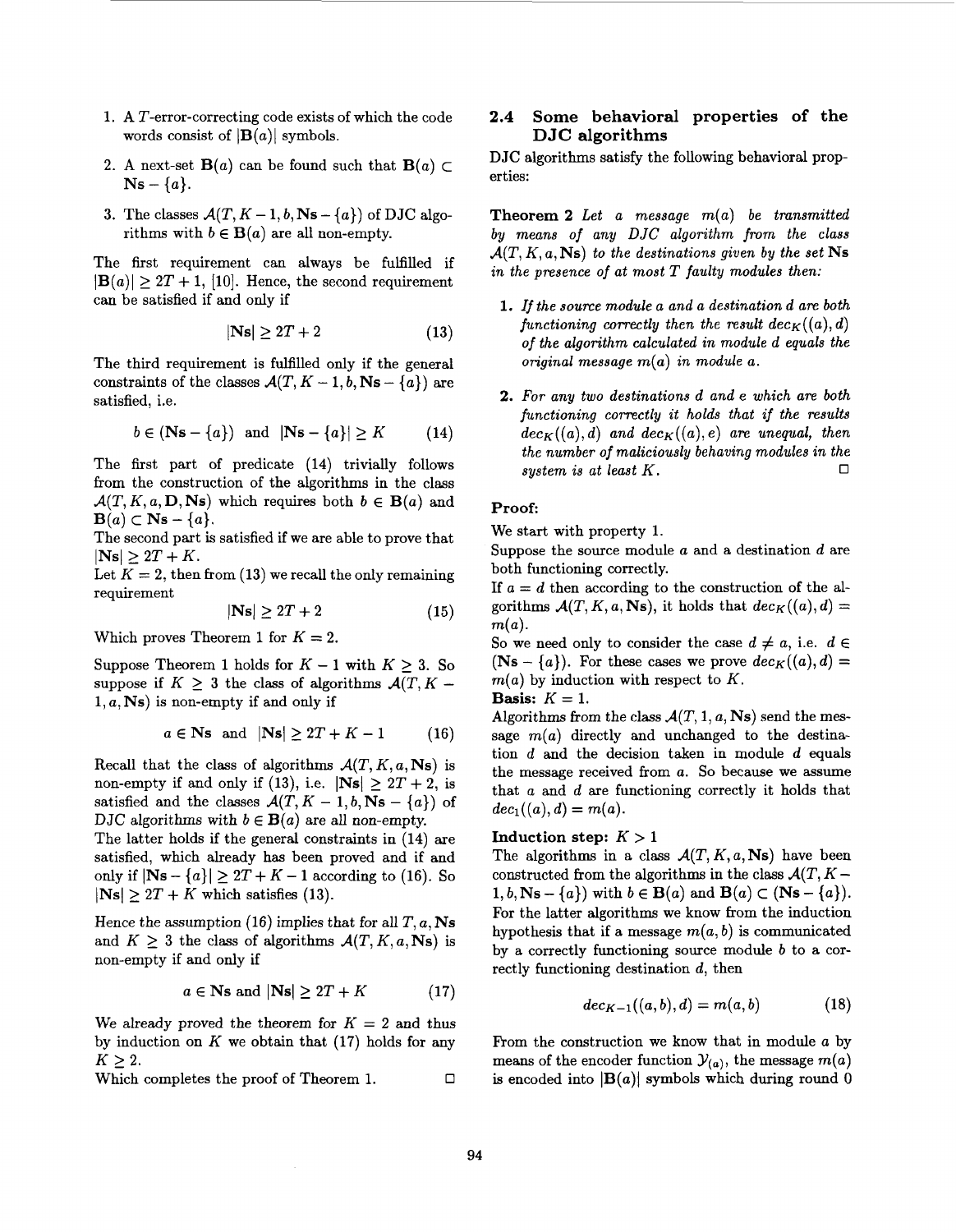each are sent to a different module *b*, with  $b \in B(a)$ . so

 $m(a,b) = \mathcal{Y}(a)(b)(m(a))$  (19)

cf. **(11).** Each module *b* thereafter forwards the message  $m(a, b)$  (is the code word symbol) to the destinations represented by the set  $Ns - \{a\}$  by means of an algorithm from the class  $\mathcal{A}(T, K-1, b, \mathbf{Ns} - \{a\})$ .

As the result of these algorithms, in each destination *d*  of the set  $Ns - \{a\}$ ,  $|\mathbf{B}(a)|$  decisions  $dec_{K-1}((a, b), d)$ will become available. If module *b* is functioning correctly then according to (18) and (19) it holds that

$$
dec_{K-1}((a,b),d) = \mathcal{Y}(a)(b)(m(a))
$$
 (20)

In each module d the decoder function  $\mathcal{Y}_{(a)}^{(-1)}$  is applied to these decisions  $dec_{K-1}((a, b), d)$  with  $b \in B(a)$ . At most *T* modules *b* behave maliciously *so* at most **T**  decisions do not satisfy (20). The code  $\mathcal{Y}_{(a)}$  is *T*error-correcting and thus  $dec_K((a), d)$  which is the result of applying the decoder function on the values  $dec_{K-1}((a, b), d)$  must be equal to  $m(a)$ .

**This** completes the proof of property **1.** 

Next we prove property **2.** 

Let us assume that two destination  $d$  and  $e$ , with  $d, e \in \mathbb{N}$ s behave correctly and that  $dec_K((a), d) \neq$  $dec_K((a), e).$ 

If the source module *a* is functioning correctly then, by property **1** it holds that

$$
dec_K((a),d)=m(a)=dec_K((a),e)
$$

conflicting the state of the state  $\mathbf{r}$ 

assumption  $dec_K((a), d) \neq dec_K((a), e)$ . So we conclude that module *a* is behaving maliciously and thus  $d \neq a$  and  $e \neq a$ , or  $d, e \in (\mathbb{N}s - \{a\})$ .

Again we use induction with respect to *K.* 

#### **Basis:** K=l

We already concluded from our assumption  $dec_K((a),d) \neq dec_K((a),e)$  and d and e both behaving correctly, that module *a* is behaving maliciously. Hence the system contains at least one maliciously behaving module.

#### **Induction step:**  $K > 1$

Recall that during round 0 the symbols are sent by module *a* to the modules *b* with  $b \in B(a)$  and thereafter forwarded by means of algorithms from the classes  $\mathcal{A}(T, K-1, b, \mathbf{Ns} - \{a\})$ . The results of the latter algorithms calculated in the modules *d* with  $d \in (\mathbf{Ns} - \{a\})$  are denoted by  $dec_{K-1}((a, b), d)$ .

Let  $dec_{K-1}((a,b),d)$  and  $dec_{K-1}((a,b),e)$  with  $b \in$ **B(a)** be decisions calculated in modules d and e.

Since  $d, e \in (\mathbf{Ns} - \{a\})$ , the decision  $dec_K((a), d)$  is based on applying the function  $y_{(a)}^{(-1)}$  on the decisions  $dec_{K-1}((a, b), d)$  with  $b \in B(a)$ , whereas the decision  $dec_K((a), e)$  is based on applying the same function  $\mathcal{Y}_{(a)}^{(-1)}$  on the decisions  $dec_{K-1}((a, b), e)$  with  $b \in \mathbf{B}(a)$ . It follows that

$$
\forall b : b \in \mathbf{B}(a) \Longrightarrow
$$
  
\n
$$
dec_{K-1}((a, b), d) = dec_{K-1}((a, b), e)
$$
\n(21)

**(21)**  would imply  $dec_K((a), d) = dec_K((a), e)$ . latter however is conflicting with the assumption  $dec_K((a), d) \neq dec_K((a), e)$  so we must conclude

$$
\exists b : b \in \mathbf{B}(a) \land dec_{K-1}((a,b),d) \neq dec_{K-1}((a,b),e)
$$
\n(22)

Recall that our assumption implies  $d, e \in (\mathbf{Ns} - \{a\})$ . So from the definition of the construction of the alge rithms in the class  $\mathcal{A}(T, K, a, \mathbf{Ns})$  we know that the decisions  $dec_{K-1}((a,b),d)$  are the result of the algorithms from the classes  $\mathcal{A}(T, K-1, b, \mathbf{Ns}-\{a\})$  with  $b \in B(a)$ .

According to the induction hypothesis it holds for the latter classes that if the modules *d* and e are both functioning correctly and  $dec_{K-1}((a, b), d) \neq$  $dec_{K-1}((a, b), e)$  then the number of maliciously behaving modules in the set  $Ns - \{a\}$  must be at least  $K - 1$ . And thus with (22) we conclude that the set  $Ns - {a}$  must contain at least  $K - 1$  maliciously behaving modules. We already concluded from the **as**sumption that module *a* behaves maliciously. Hence the set **Ns** must contain at least *K* maliciously behaving modules.

Which completes the proof of Theorem **2.** 

*0* 

## **3 A class of algorithms for reaching interactive consistency based on voting and coding**

The class of algorithms for reaching interactive consistency based on voting and coding is a subclass of the DJC algorithms defined in the previous section and is defined by:

$$
\mathcal{A}(T, K, a, \mathbf{Ns}) \text{ with } T \ge 1 \text{ and } K = T + 1 \quad (23)
$$

According to theorem 1 the class  $\mathcal{A}(T, K, a, \mathbf{Ns})$  is non-empty if and only if  $|\mathbf{Ns}| \geq 2T + K$ , hence the class of algorithms  $\mathcal{A}(T, T + 1, a, \mathbf{Ns})$  is non-empty if and only if  $|\mathbf{Ns}| \geq 3T + 1$ .

**Theorem 3** The Interactive Consistency *algorithms in a class*  $\mathcal{A}(T, T+1, a, \mathbf{Ns})$  *with*  $|\mathbf{Ns}| \geq 3T+1$ , *satisfy*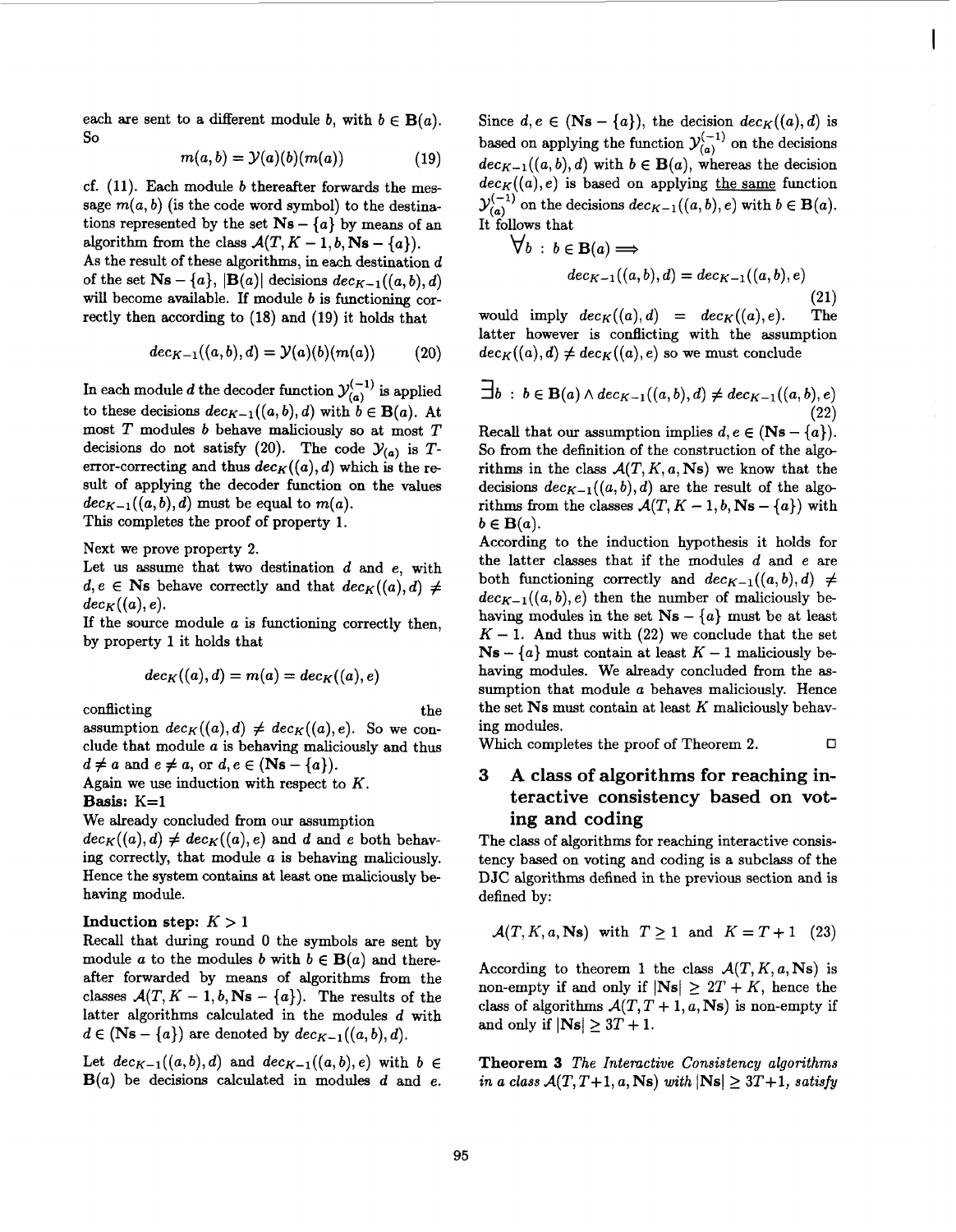*the interactive consistency requirements, i.e.:* 

$$
\forall d : a, d \in \overline{\mathbf{F}} \Longrightarrow dec_{T+1}((a), d) = m(a) \text{ and}
$$

$$
\forall d, e : d, e \in \overline{\mathbf{F}} \Longrightarrow dec_{T+1}((a), d) = dec_{T+1}((a), e)
$$

in which  $\overline{F}$  is any set of correctly functioning modules *such that* 

$$
|\mathbf{F}| \geq |\mathbf{Ns}| - T
$$
 and  $\mathbf{F} \subset \mathbf{Ns}$ 

and  $dec_{T+1}((a), d)$  with  $d \in \mathbb{N}$ s denotes the decision *in a module d about what module a tried to send.*  $\Box$ 

#### **Proof:**

Consider Interactive Consistency algorithms which are defined by the non-empty class of DJC algorithms  $\mathcal{A}(T, K, a, \mathbf{Ns})$  with

$$
T \ge 1 \ \land \ |\mathbf{Ns}| \ge 3T + 1 \ \land \ K = T + 1 \tag{24}
$$

Moreover let  $\overline{F}$  be any set of correctly functioning modules such that

$$
|\overline{F}| \geq |\mathbf{Ns}| - T
$$
 and  $\overline{F} \subset \mathbf{Ns}$ 

From Theorem 2 we know that if the source module *a*  and a destination dare both functioning correctly then the result  $dec_K((a),d)$  of the algorithm calculated in module *d* equals the original message *m(a)* in module *a.* Thus:

$$
\forall d : a, d \in \overline{\mathbf{F}} \Longrightarrow dec_K((a), d) = m(a) \qquad (25)
$$

Which proves the first part of the interactive consistency property.

From the second part of Theorem 2 we know that for any two destinations *d* and *e* which are both functioning correctly it holds that if the results  $dec_K((a),d)$ and  $dec_K((a), e)$  are unequal, then the number of maliciously behaving modules is at least *K.* 

However this conflicts with the constraint  $K = T + 1$ and the assumption that at most *T* modules behave maliciously. Thus if both modules *d* and *e*  are behaving correctly, the decisions  $dec_K((a), d)$  and  $dec_K((a), e)$  must be identical. So

$$
\forall d, e : d, e \in \overline{\mathbf{F}} \Longrightarrow dec_K((a), d) = dec_K((a), e)
$$
\n(26)

Which completes the proof of Theorem **3.** *0* 

## **4 Some remarks on the construction of IAC algorithms which are based on voting and coding**

In this section we will first discuss the design process and the design freedom which is left by the definition of these IAC algorithms.

In the introduction to this paper we claimed that the reduction of the number of messages which needs to be transmitted between the modules can be obtained by minimizing the number **of** directions in which the possibly modified messages are broadcast each round, and by replacing the voting function by an error-correcting code.

From the construction we immediately see that replacing the voting function by an error-correcting code causes an increase in the number of modules to which a modified message has to be sent. However, the size of these messages decreases. We will show that this decrease is more efficient than reducing the number of directions. It however has to be paid for by a larger minimal size of the original message in the source and by the fact that the implementation of the decoding function of an error-correcting code is more complex than the implementation of a majority voter.

For these reasons we will focus on two subclasses of algorithms, i.e

- The *Minimal-Voting* algorithms, in which the number **of** directions in which a message is sent, is minimized and in which in the decision-making process only majority voting is applied.
- $\bullet$  The *Maximal-Coding* algorithms, in which the messages are broadcast to as many modules **as**  is possible and so maximizing the size reduction of the messages.

Another way of minimizing the amount of messages is to reduce the amount of destinations in which the decisions are calculated to  $2T + 1$  and thereafter to broadcast the results in an additional round to the other modules. This so-called *Subset Method* will remain beyond the scope of this paper, see [9].

Consider an IAC-algorithm from the class  $\mathcal{A}(T, T +$ 1, a, Ns) and let the number of modules be  $N, N =$ **INS(.** The source module is always one of the destinations and thus during round 0 the original message  $m(a)$  is kept stored in the source module. Furthermore  $m(a)$  is encoded by means of a T-error-correcting code  $\mathcal{Y}_{(a)}$  consisting of  $n_{(a)}$  symbols of  $b_{(a)}$  bits and of which  $k_{(a)}$  symbols form the data part. The message size reduction thus is  $k_{(a)}^{-1}$ . In case of a minimal-voting algorithm  $n_{(a)} = 2T + 1$  and  $k_{(a)} = 1$  and each symbol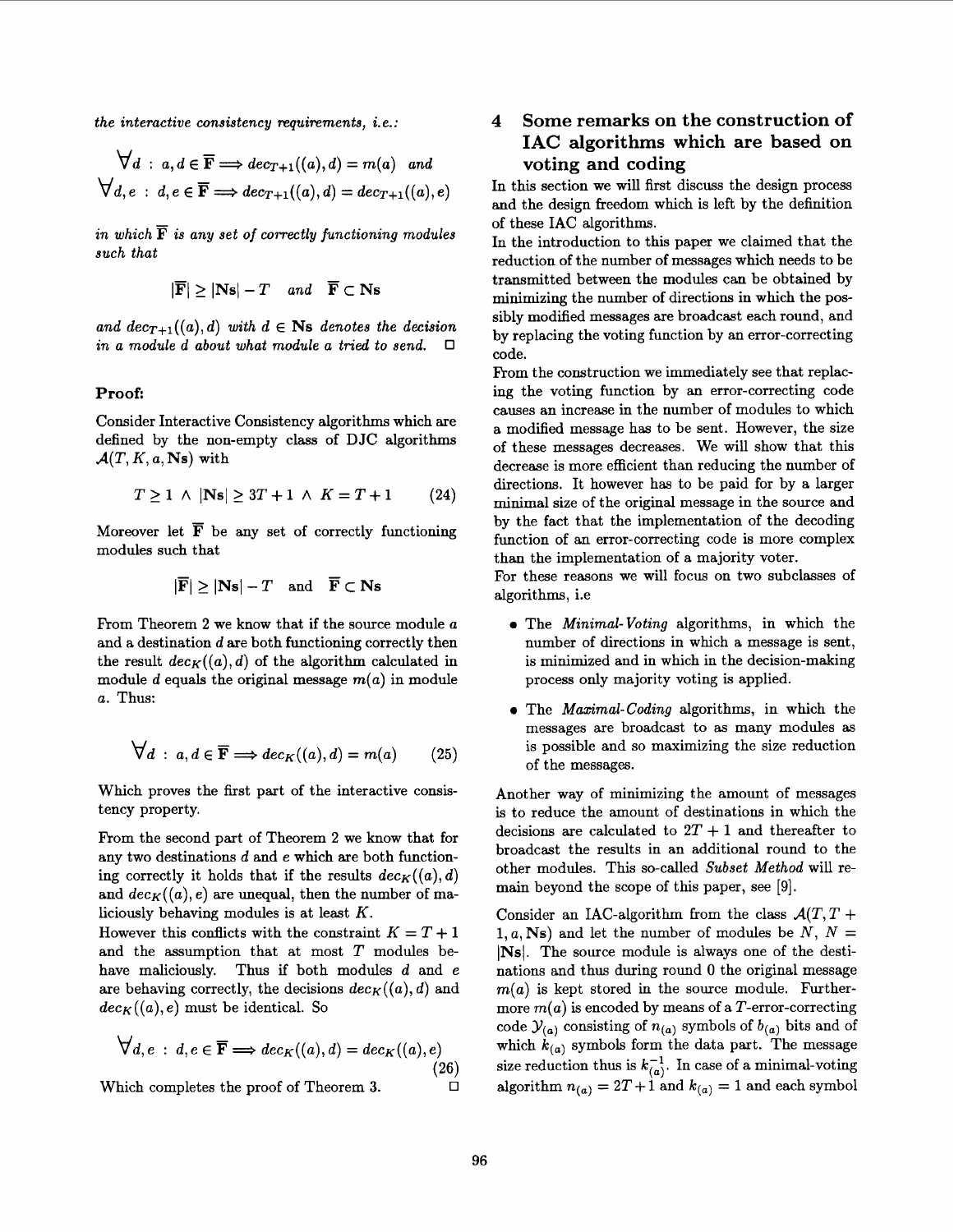equals  $m(a)$ . Each of these symbols is sent to a different module *b* with  $b \in B(a)$  and  $B(a) \subset (Ns - \{a\})$ . So in general  $n_{(a)} = |B(a)|$  and  $2T + 1 \le n_{(a)} \le N - 1$ . A module *b* forwards these symbols during round  $1, \ldots, K-1$  to the destinations by means of an algorithms of the class  $\mathcal{A}(T, T, b, \mathbf{Ns} - \{a\})$ . So in *b* the received symbol is kept stored and furthermore  $m(a, b)$  is encoded by means of a T-error-correcting code  $\mathcal{Y}_{(a,b)}$  consisting of  $n_{(a,b)}$  symbols of  $b_{(a,b)}$  bits of which  $k_{(a,b)}$  symbols form the data part. These symbols are forwarded to modules c with  $c \in B(a, b)$ and  $B(a, b) \subset (Ns - \{a, b\})$ . So  $n_{(a, b)} = |B(a, b)|$  and  $2T + 1 \leq n_{(a,b)} \leq N - 2.$ 

In general during round *t*, with  $0 \le t \le T$  the message  $m(a_0, a_1, \ldots, a_t)$  is encoded by  $\mathcal{Y}_{(a_0, a_1, \ldots, a_t)}$  and forwarded to modules  $a_{t+1}$  from the set  $B(a_0, a_1, \ldots, a_t)$ and  $B(a_0, a_1, \ldots, a_t) \subset (Ns - \{a_0, a_1, \ldots, a_t\}).$  So  $n_{(a_0, a_1, \ldots, a_t)} = |\mathbf{B}(a_0, a_1, \ldots, a_t)|$  and  $2T + 1 \leq$  $n_{(a_0, a_1, \ldots, a_t)} \leq N - t - 1.$ 

A message  $m(a_0, a_1, \ldots, a_T)$  received during round T is again kept stored and forwarded to the destinations given by the set  $(Ns-\{a_0, a_1, \ldots, a_T\})$  by means of an algorithm of the class  $\mathcal{A}(T, 1, a, \mathbf{Ns}-\{a_0, \ldots, a_T\})$ . In this algorithm no coding takes place and the message is directly sent to the destinations.

Obviously the design freedom of the algorithm given *N*  and T is in the choice of the next-sets  $B(a_0, a_1, \ldots, a_t)$ in combination with the choice of the T-errorcorrecting codes  $\mathcal{Y}_{(a_0,a_1,...,a_t)}$ . A more detailed discussion can be found in [9].

During the decision-making process executed in a module *d*, first the decisions  $dec_1((a_0, \ldots, a_T, d), d)$  are calculated according to the rules of the algorithm from the class  $\mathcal{A}(T,1,a,\mathbf{Ns}-\{a_0,\ldots,a_T\})$ , i.e. if  $a_T \neq d$  then  $dec_1((a_0, \ldots a_T), d) = m(a_0, \ldots a_T, d)$ and  $dec_1((a_0, \ldots, a_{T-1}, d), d) = m(a_0, \ldots, a_{T-1}, d)$  for all messages received by d during round  $T + 1$  or kept stored during round  $T$ . Next the decisions are calculated according to the rules of the algorithm from the class  $\mathcal{A}(T,2,a,\mathbf{Ns}-\{a_0,\ldots,a_{T-1}\})$ , i.e.: if  $a_{T-1}\neq d$ then  $dec_2((a_0, \ldots, a_{T-1}), d)$  is calculated by applythen  $\text{dec}_2(\mu_0, \ldots, \mu_{r-1}, \ldots)$ <br>ing the decoder function  $\mathcal{Y}^{(-1)}_{(a_0, \ldots, a_{T-1})}$  on the decisions  $dec_1((a_0, \ldots, a_{T-1}, a_T), d)$  with  $a_T \in B(a_0, \ldots, a_{T-1})$ and if  $a_{T-1} = d$  then  $dec_2((a_0, \ldots, a_{T-2}, d), d)$  $m((a_0, \ldots, a_{T-2}, d)).$ 

This process is continued until  $dec_{T+1}((a_0), d)$  is found, being the final result of the algorithm in module *d.* 

#### *5* **Examples**

In this section we will present a few examples and compare them with existing IAC-algorithms. Only synchronous deterministic algorithms without authentication will be taken into account, i.e. the algorithm published by Pease et al., [11] which is a member of our class of algorithms and the one published by Dolev **[4].**  Starting from the parameters *N* and T we will compare these algorithms firstly on the number of message bits, #mess, that needs to be transmitted between the modules related to the size of the original message and secondly on the minimum size, msize, of the original message.

The relative number message bits follows from

$$
\#\text{mess} = (N - K). \prod_{t=0}^{K-2} \left( \frac{n_c(t)}{k_c(t)} \right) + \sum_{t=0}^{K-2} \prod_{i=0}^{t} \left( \frac{n_c(i)}{k_c(i)} \right)
$$
\n(27)

In which the codes used during round  $t$  are all the same **and** thus can be expressed by the parameters  $n_c(t)$ ,  $k_c(t)$  and  $b_c(t)$  denoting the number of codeword symbols, the number of data symbols and the number of bits in a symbol respectively. The last term in **(27)**  expresses the message content of the first  $K-1$  rounds, the first term the content of round  $K - 1$ .

Because each time a symbol is encoded again and the minimum symbol size of a T-error-correcting code is determined by  $\lceil \log_2(n_c - 1) \rceil$  bits, the minimum size of  $m(a)$  can be calculated from the recurrent relations:

$$
msize = k_c(0).b_c(0)
$$
  
\n
$$
b_c(t-1) = k_c(t).b_c(t)
$$
  
\n
$$
k_c = 1 \Longrightarrow b_c(t) \ge 1
$$
  
\n
$$
k_c \ge 2 \Longrightarrow b_c(t) \ge \log_2(n_c(t) - 1)
$$
\n(28)

with  $1 \le t \le K - 2$ 

The number of messages used by the Dolev algorithm can be calculated to be

$$
(3T+1)(N-3T)-1+3T(3T+1)(3T+2)\lceil \log_2(3T+2) \rceil \tag{29}
$$

This figure differs slightly from the figure calculated in **[4],** because Dolev also counts the messages sent by a module to itself and ignores the messages sent in round 0.

In the following tables the parameters of a number of IAC-algorithms are shown for some practical values of *N* and *T* and with  $K = T + 1$  for all algorithms except the Dolev algorithm in which  $K = 2T + 3$ . The applied codes in the successive rounds  $0, 1, \dots, T$  are represented by their parameters  $[n_c, k_c, b_c]$ .

From these figures we observe that for  $T = 1$  and  $N = 4$  the Pease-algorithm, the minimal-voting and